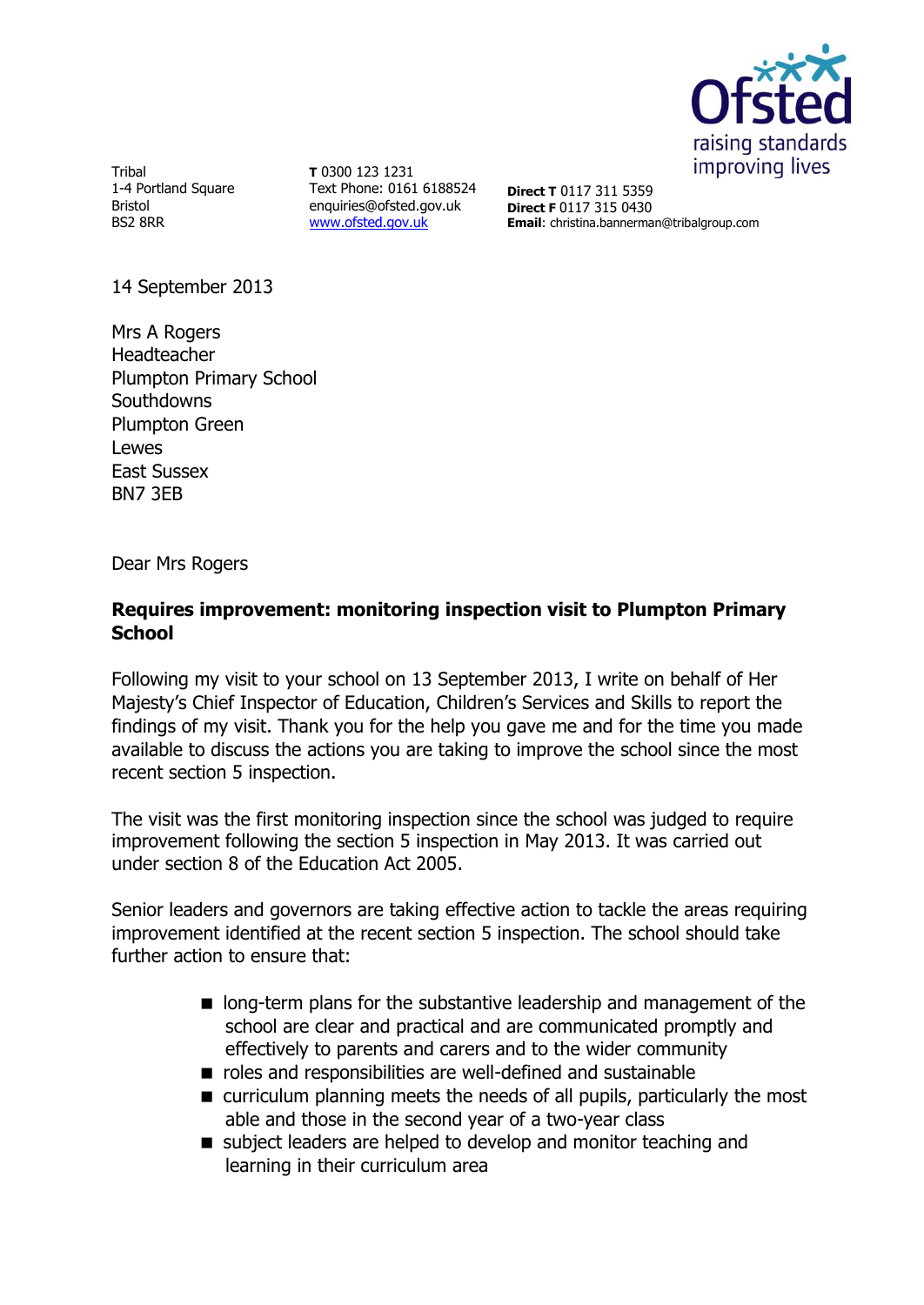

 $\blacksquare$  the school's action plan is regularly updated to show progress being made on key issues and, briefly, the impact of actions taken.

# **Evidence**

During the visit, meetings to discuss action taken since the last inspection were held with you, the Local Leader of Education, the partner headteacher supporting your school for two and a half days a week, the Chair of Governors and two other governors, a representative of the local authority's school improvement service, the seconded deputy head and the literacy leader. I also met a group of Year 5 and Year 6 pupils. The school's action plan was evaluated and responses on the Parent View website reviewed. With you, I toured the school and visited all classrooms. I attended the school's 'celebration' assembly.

# **Context**

Since the last inspection, you have returned after a long period of absence and a deputy headteacher has been seconded to the school, until December 2013 in the first instance. She has also taken on responsibilities as special needs coordinator and mathematics subject leader. The Local Leader of Education has stepped back from her executive headteacher role, while continuing to support the school, and the headteacher of a neighbouring school has taken up a partnership role, spending 50% of his time at Plumpton Primary. Two teachers have been replaced. New safety and behaviour policies and procedures have been established. Teachers and teaching assistants have undergone phonics training.

## **Main findings**

The school's improvement plan is well-structured, setting out the actions to be taken in response to each of the issues raised at the last inspection and identifying those responsible for leading each initiative, monitoring its implementation and evaluating its impact within a manageable timeframe. The plan, however, places an unsustainable breadth and weight of responsibility on the seconded deputy headteacher and does not include subject leaders in planning and monitoring teaching and learning. There is no area within the plan for progress against the targets to be recorded and for the impact of specific actions to be briefly outlined as the basis for the next planning cycle.

Following the Chair of Governor's request for a local authority review of provision just before the last inspection, prompt action was taken to strengthen the school's behaviour and safety policies and procedures. Well-targeted interventions and rigorous monitoring have eliminated inadequate teaching, with improvements remarked on by pupils. Prompt and effective action has also been taken to strengthen the school's leadership and management, although long-term,